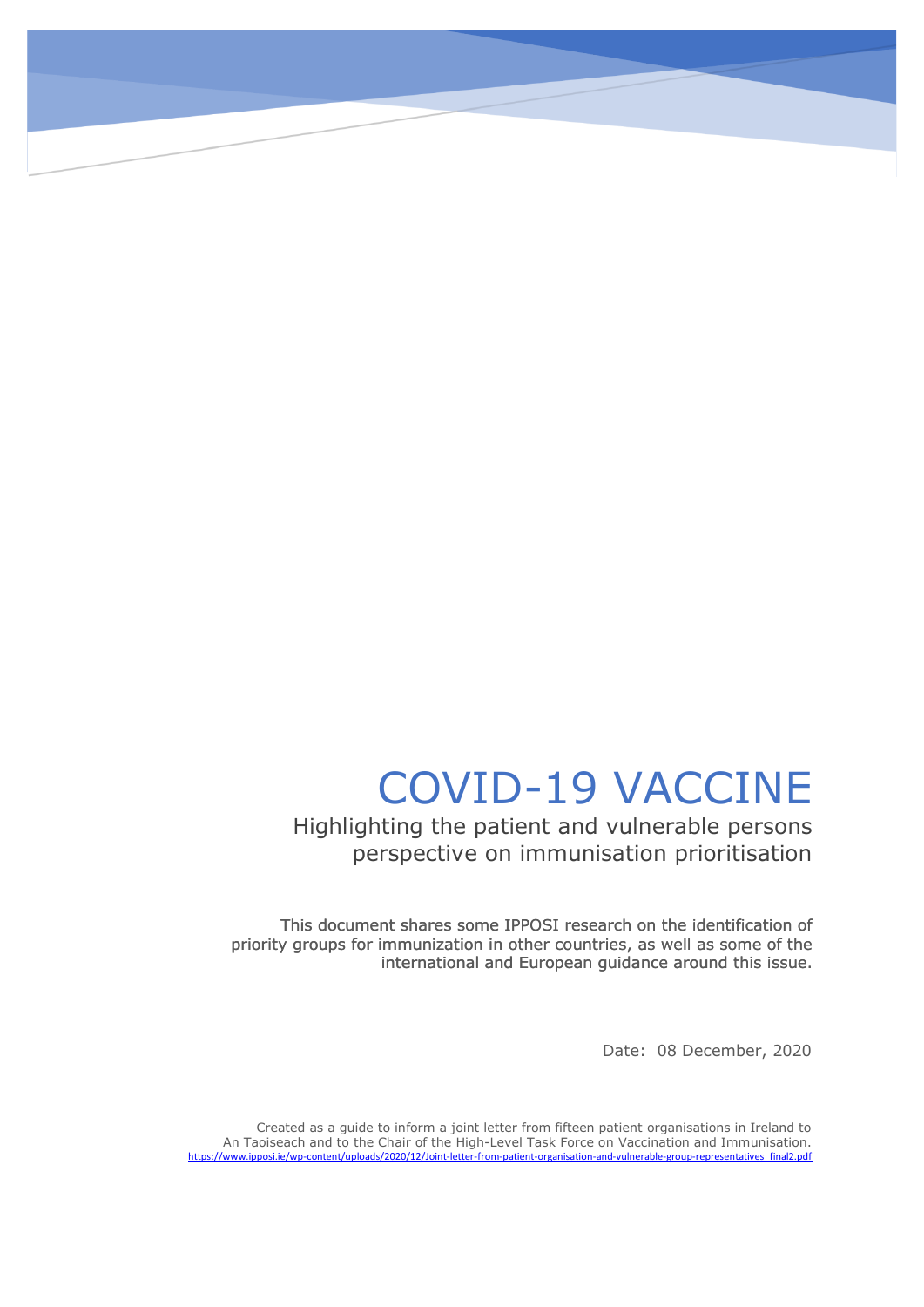## **World Health Organisation (WHO)**

On 14 September, the WHO SAGE Working Group on COVID-19 Vaccines published a **[values framework for the allocation and prioritization of](https://apps.who.int/iris/bitstream/handle/10665/334299/WHO-2019-nCoV-SAGE_Framework-Allocation_and_prioritization-2020.1-eng.pdf?ua=1)  [COVID-19 vaccination.](https://apps.who.int/iris/bitstream/handle/10665/334299/WHO-2019-nCoV-SAGE_Framework-Allocation_and_prioritization-2020.1-eng.pdf?ua=1)** The values listed include human wellbeing, equal respect, global equity, national equity, reciprocity, and legitimacy. The document makes a first attempt at linking these values to specific priority groups. In tackling human wellbeing, it prioritises *"Groups with comorbidities or health states (e.g. pregnancy/lactation) determined to be at significantly higher risk of severe disease or death".*

On 13 November, the WHO SAGE Working Group published a **[Prioritization Roadmap of COVID-19 vaccines](https://www.who.int/docs/default-source/immunization/sage/covid/sage-prioritization-roadmap-covid19-vaccines.pdf?Status=Temp&sfvrsn=bf227443_2)** which attempts to rank the 20 priority groups identified in the values framework. Individuals with comorbidities are placed in category 2, after healthcare workers at high risk and older adults who occupy category 1.

The SAGE Working Group is currently developing further guidance on the comorbidities that puts individuals at significantly higher risk.

## **European Union**

On 15 October, the European Commission published a **[Communication on](https://ec.europa.eu/health/sites/health/files/vaccination/docs/2020_strategies_deployment_en.pdf)  [the Preparedness for COVID-19 vaccination strategies and vaccine](https://ec.europa.eu/health/sites/health/files/vaccination/docs/2020_strategies_deployment_en.pdf)  [deployment](https://ec.europa.eu/health/sites/health/files/vaccination/docs/2020_strategies_deployment_en.pdf)** stating that consideration should be given to the following groups (unranked):

- healthcare workers
- persons over 60 years of age
- persons whose state of health makes them particularly at risk
- essential workers outside the health sector
- workers who cannot socially distance
- vulnerable socioeconomic groups and other groups at higher risk

On 26 October, the European Centre for Disease Prevention and Control published a **[technical report on the key aspects regarding the](https://www.ecdc.europa.eu/sites/default/files/documents/Key-aspects-regarding-introduction-and-prioritisation-of-COVID-19-vaccination.pdf)  [introduction and prioritisation of COVID-19 vaccination in the](https://www.ecdc.europa.eu/sites/default/files/documents/Key-aspects-regarding-introduction-and-prioritisation-of-COVID-19-vaccination.pdf)  [EU/EEA and the UK](https://www.ecdc.europa.eu/sites/default/files/documents/Key-aspects-regarding-introduction-and-prioritisation-of-COVID-19-vaccination.pdf)** which lists 'individuals of any age with comorbidities' and 'older adults' as a potential 'primary targets of the vaccination'.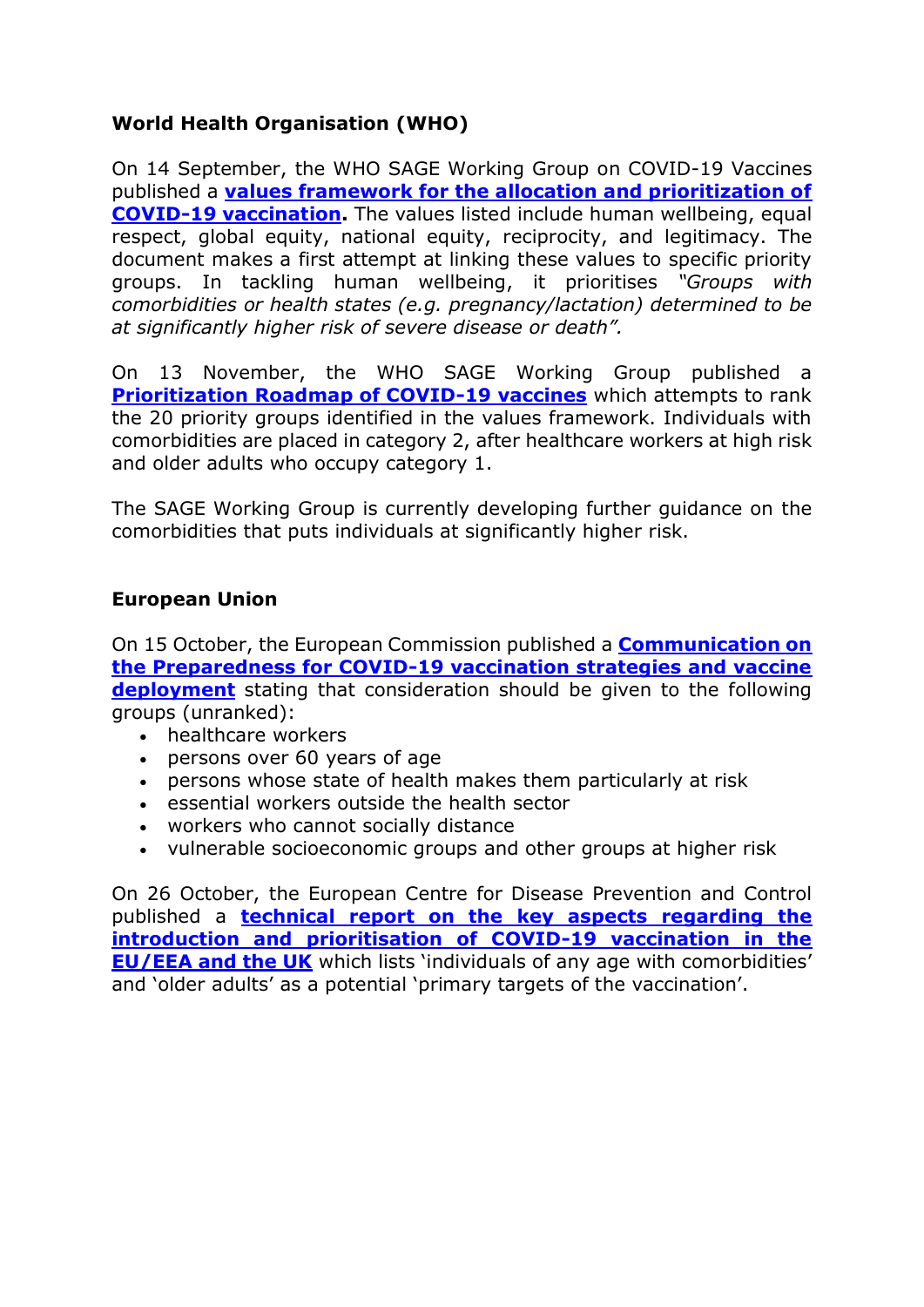|            | Lead authority                                                                                                                                              | High-level summary                                                                                                                                                                                                                                                                                                                                                                                                                                                                                                                                                                                                                                                                                                                                                                                                                                                                                | Public<br>or <sub>l</sub><br>patient                                    | Public<br>consultation                                 |
|------------|-------------------------------------------------------------------------------------------------------------------------------------------------------------|---------------------------------------------------------------------------------------------------------------------------------------------------------------------------------------------------------------------------------------------------------------------------------------------------------------------------------------------------------------------------------------------------------------------------------------------------------------------------------------------------------------------------------------------------------------------------------------------------------------------------------------------------------------------------------------------------------------------------------------------------------------------------------------------------------------------------------------------------------------------------------------------------|-------------------------------------------------------------------------|--------------------------------------------------------|
|            |                                                                                                                                                             |                                                                                                                                                                                                                                                                                                                                                                                                                                                                                                                                                                                                                                                                                                                                                                                                                                                                                                   | involvement<br>in drafting                                              | on draft                                               |
| <b>UK</b>  | Committee<br>Joint<br>on<br><b>Vaccination</b><br>and<br>Immunisation (JCVI)                                                                                | Final advice published on 02 December 2020 clarifies that<br>"persons aged less than 70 years who are clinically<br>extremely vulnerable should be offered vaccine alongside<br>those aged 70-74 years of age".<br>• Care home residents and their carers<br>80+, frontline health and social care workers<br>$75+$<br>70+, and clinically extremely vulnerable<br>individuals*<br>$65+$<br>16-64 years with underlying conditions at higher<br>risk of serious disease and<br>mortality<br>$60+$<br>$55+$<br>$50+$<br>$\bullet$<br>Clinically extremely vulnerable individuals are described<br>here.<br>Further advice on risk groups is contained within the<br>COVID-19: the green book, chapter 14a.<br>Interim advice was published on 25 September 2020.<br>JCVI latest discussion from 04 November here. Mentions<br>in-patient_COVID_calculator (associated research<br>available here). | Yes,<br>lay<br>member<br>on<br>JCVI.                                    | <b>No</b>                                              |
| <b>USA</b> | for<br><b>Disease</b><br><b>Centers</b><br><b>Control and Prevention</b><br>(CDC)<br>via<br>Advisory<br>Committee<br><b>on</b><br>Practices<br>Immunization | Based on <b>ACIP</b> working group discussions potential<br>priority groups suggested include:<br>Healthcare personnel<br>$\bullet$<br>Workers in essential and critical industries<br>$\bullet$<br>People at high risk for severe COVID-19 illness due<br>$\bullet$ $\bullet$                                                                                                                                                                                                                                                                                                                                                                                                                                                                                                                                                                                                                    | Yes,<br>representative<br>from<br>the<br>Franny Strong<br>Foundation is | Yes<br>National<br>The<br>Academies set<br>public<br>a |
|            | (ACIP)                                                                                                                                                      | to underlying medical conditions<br>People 65 years and older<br>$\bullet$                                                                                                                                                                                                                                                                                                                                                                                                                                                                                                                                                                                                                                                                                                                                                                                                                        | ACIP member.                                                            | consultation<br>period to allow                        |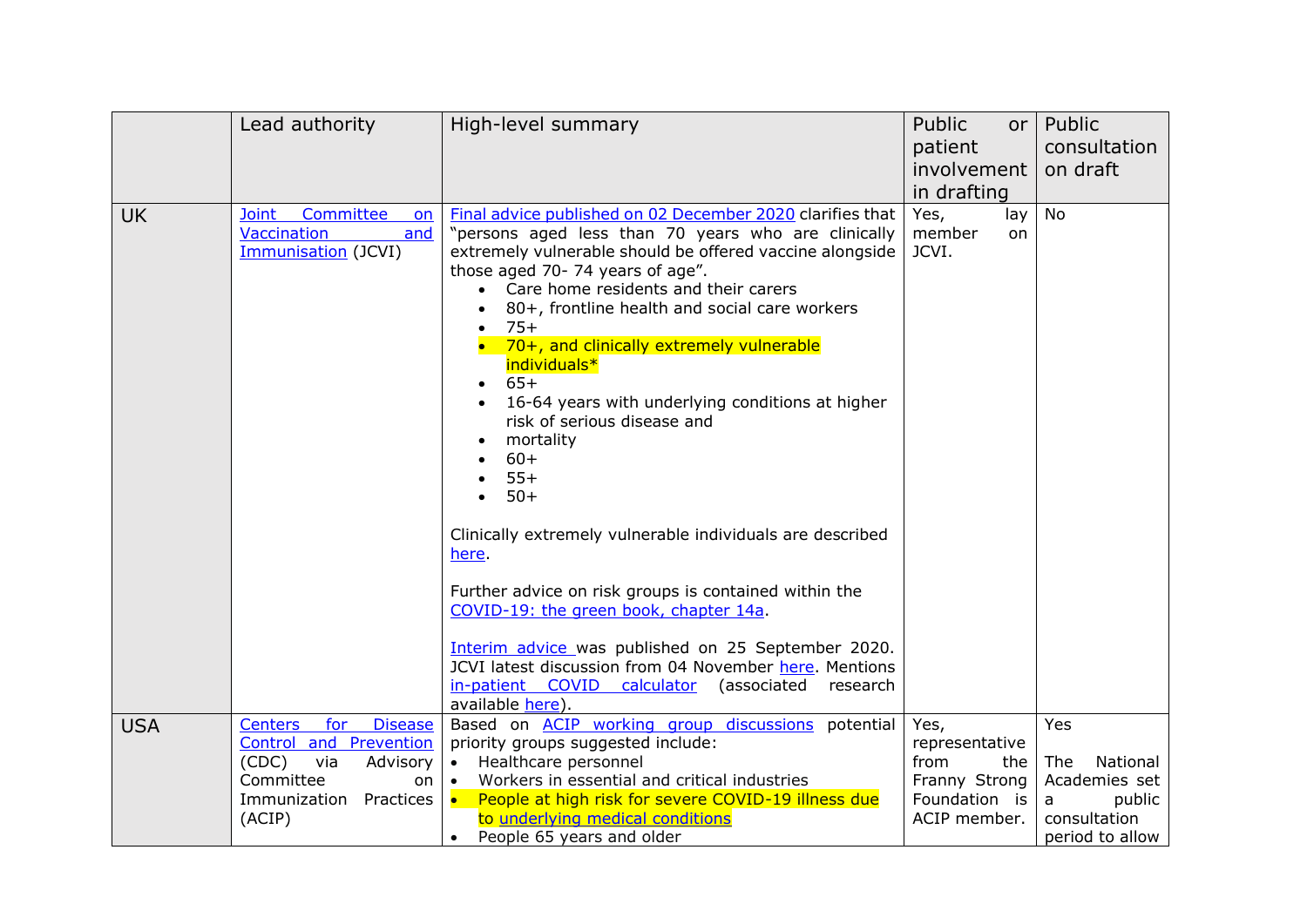|           | 8 <sub>k</sub>                        | The CDC published COVID-19 Vaccination Program              |                | feedback<br>for  |
|-----------|---------------------------------------|-------------------------------------------------------------|----------------|------------------|
|           |                                       | <b>Interim Playbook for Jurisdiction Operations on 29</b>   |                | on the draft     |
|           | National Academies of                 | October advises jurisdictions to identify initial           |                | Preliminary      |
|           | Sciences,<br>Engineering              | populations of focus based on national guidelines.          |                | Framework in     |
|           | Medicine<br>and<br>via                | The CDC published Ethical Principles for Allocating Initial |                | September        |
|           | Committee on Equitable                | Supplies of COVID-19 Vaccine on 23 November.                |                | 2020.            |
|           | Allocation of Vaccine for             |                                                             |                |                  |
|           | the Novel Coronavirus                 | The National Academies published a draft Preliminary        |                | A virtual public |
|           |                                       | Framework for Equitable Allocation of COVID-19 Vaccine      |                | meeting<br>was   |
|           |                                       | in July 2020. The final framework was published in          |                | also organised   |
|           |                                       | October 2020 (behind paywall). The framework proposed       |                | help<br>people   |
|           |                                       | four phases of immunisation:                                |                | participate      |
|           |                                       | Phase 1a: high risk health workers and first                |                | the<br>in        |
|           |                                       | responders                                                  |                | consultation     |
|           |                                       | Phase 1b: people of all ages with comorbid and              |                |                  |
|           |                                       | underlying conditions that put them at significantly        |                |                  |
|           |                                       | higher risk                                                 |                |                  |
|           |                                       | Phase 2: critical risk workers, teachers, people of all     |                |                  |
|           |                                       | ages with comorbid and underlying conditions that           |                |                  |
|           |                                       | puts them at moderately higher risk, older adults not       |                |                  |
|           |                                       | included in phase 1, homeless, PWD, prisons                 |                |                  |
|           |                                       | Phase 3: young adults, children, essential workers at       |                |                  |
|           |                                       | increased risk                                              |                |                  |
|           |                                       | Phase 4: everyone else                                      |                |                  |
|           |                                       |                                                             |                |                  |
|           |                                       | An Interim Framework for COVID-19 Vaccine Allocation        |                |                  |
|           |                                       | and Distribution published by John Hopkins Bloomberg        |                |                  |
|           |                                       | School of Public Health, in August 2020 places in Tier 1:   |                |                  |
|           |                                       | Those most essential in sustaining the ongoing              |                |                  |
|           |                                       | COVID-19 response                                           |                |                  |
|           |                                       | Those at greatest risk of severe illness and death, and     |                |                  |
|           |                                       | their caregivers                                            |                |                  |
|           |                                       | Those most essential to maintaining core societal           |                |                  |
|           |                                       | functions                                                   |                |                  |
| Australia | Australian<br><b>Technical</b>        | Preliminary advice published on 13 November 2020.           | Yes, a public  | Unknown          |
|           | <b>Advisory</b><br>Group<br><b>on</b> |                                                             | representative |                  |
|           | <b>Immunisation (ATAGI)</b>           | It lists as possible priority groups:                       | from<br>the    |                  |
|           |                                       | Those who have an increased risk, of developing             | Consumers      |                  |
|           |                                       | severe disease or dying from COVID-19                       | Health Forum   |                  |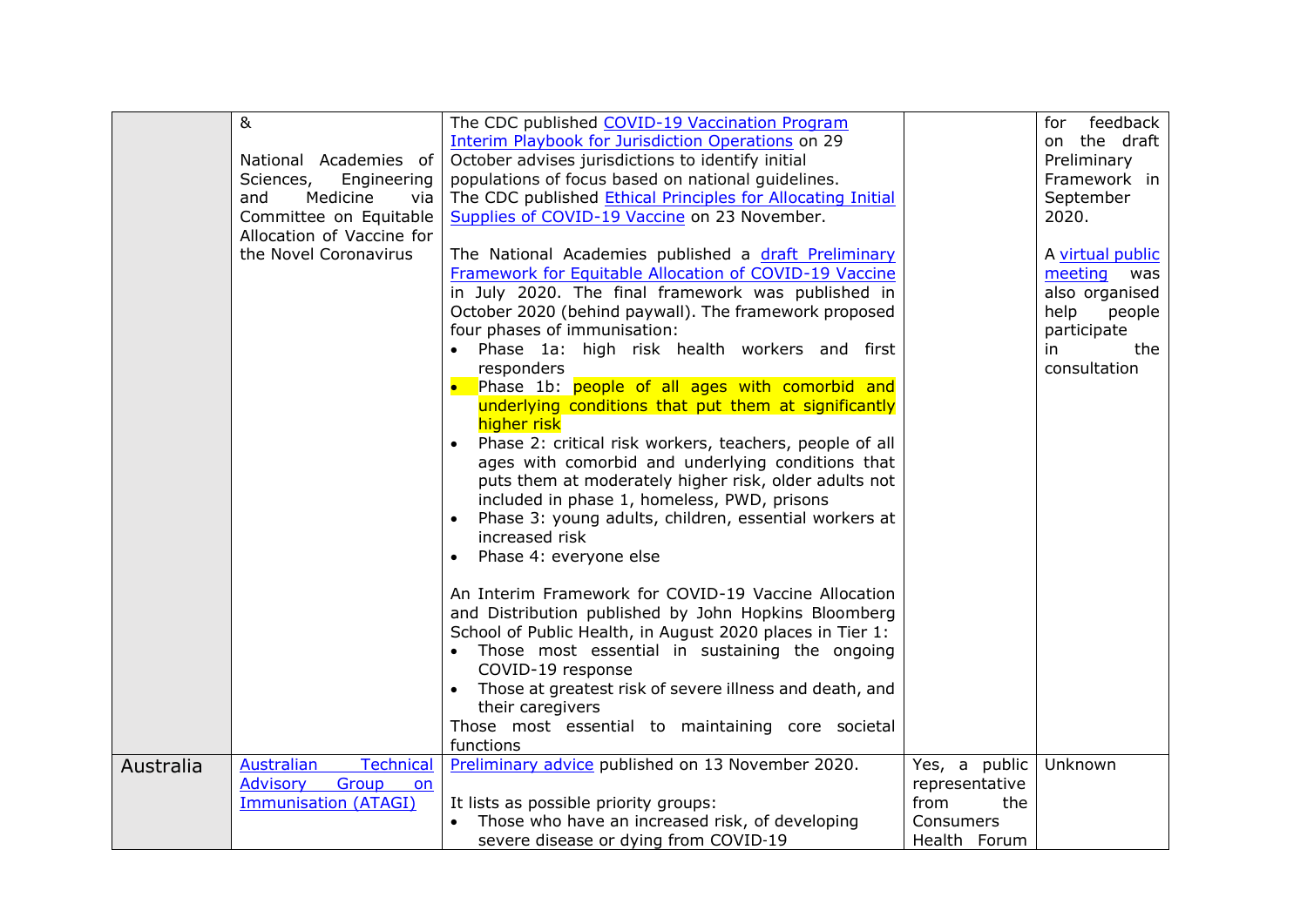|        |                                                                                                                                                                   | Older people<br>$\circ$<br>o People with pre-existing underlying select<br>medical conditions<br>Aboriginal and Torres Strait Islander people<br>$\circ$<br>Those who are at increased risk of exposure and<br>hence of being infected with and transmitting SARS-<br>CoV-2 to others at risk of severe disease or are in a<br>setting with high transmission potential<br>○ Health and aged care workers<br>Other care workers<br>$\circ$<br>People in other settings where the risk of<br>virus transmission is increased                                                                                                                                                                                                                                                                                                                                                                                                                          | sits as a voting<br>member<br><sub>on</sub><br>the ATAGI. |                                                                                                                                                                                                                    |
|--------|-------------------------------------------------------------------------------------------------------------------------------------------------------------------|------------------------------------------------------------------------------------------------------------------------------------------------------------------------------------------------------------------------------------------------------------------------------------------------------------------------------------------------------------------------------------------------------------------------------------------------------------------------------------------------------------------------------------------------------------------------------------------------------------------------------------------------------------------------------------------------------------------------------------------------------------------------------------------------------------------------------------------------------------------------------------------------------------------------------------------------------|-----------------------------------------------------------|--------------------------------------------------------------------------------------------------------------------------------------------------------------------------------------------------------------------|
| Canada | National<br>Advisory<br>Committee<br>on<br>Immunization (NACI) -<br>15<br>of<br>experts<br>that<br>the<br>Public<br>provides<br>Health Agency of Canada<br>(PHAC) | Preliminary guidance published on 3 November 2020<br>recommends provincial and territorial agencies consider<br>three priority groups:<br>External Advisory Body $\bullet$ those at the highest risk of severe illness and death<br>from COVID-19<br>o advanced age<br>o other high-risk conditions<br>Those most likely to transmit COVID-19 to those at<br>high risk of severe illness and death from COVID-19<br>and workers essential to maintaining the COVID-19<br>response<br>Those contributing to the maintenance of other<br>essential services for the functioning of society (to be<br>defined, prioritized and informed by ongoing federal,<br>provincial and territorial discussions)<br>Those whose living or working conditions put them at<br>elevated risk of infection and where infection could<br>have disproportionate consequences,<br>including<br>Indigenous communities<br>Also published in the Canadian Medical Journal. | Unknown                                                   | Yes, survey of<br>expert<br>stakeholders<br>in July/August<br>2020.<br>Canada's<br>COVID-19<br>Snapshot<br>Monitoring<br><b>Study</b><br>(COSMO<br>Canada)<br>sampled views<br><sub>of</sub><br>2000<br>Canadians. |
| France | L'Haute<br>Authorite<br>de<br>Sante (HAS)                                                                                                                         | Initial advise published on 30 November establishes five<br>priority phases:<br>first phase prioritises nursing home residents, health<br>staff at high risk (patient contact, over 65+, with<br>underlying conditions)                                                                                                                                                                                                                                                                                                                                                                                                                                                                                                                                                                                                                                                                                                                              | Unknown                                                   | a draft<br>Yes,<br>opened<br>was<br>for<br>consultation<br>on 28 July                                                                                                                                              |